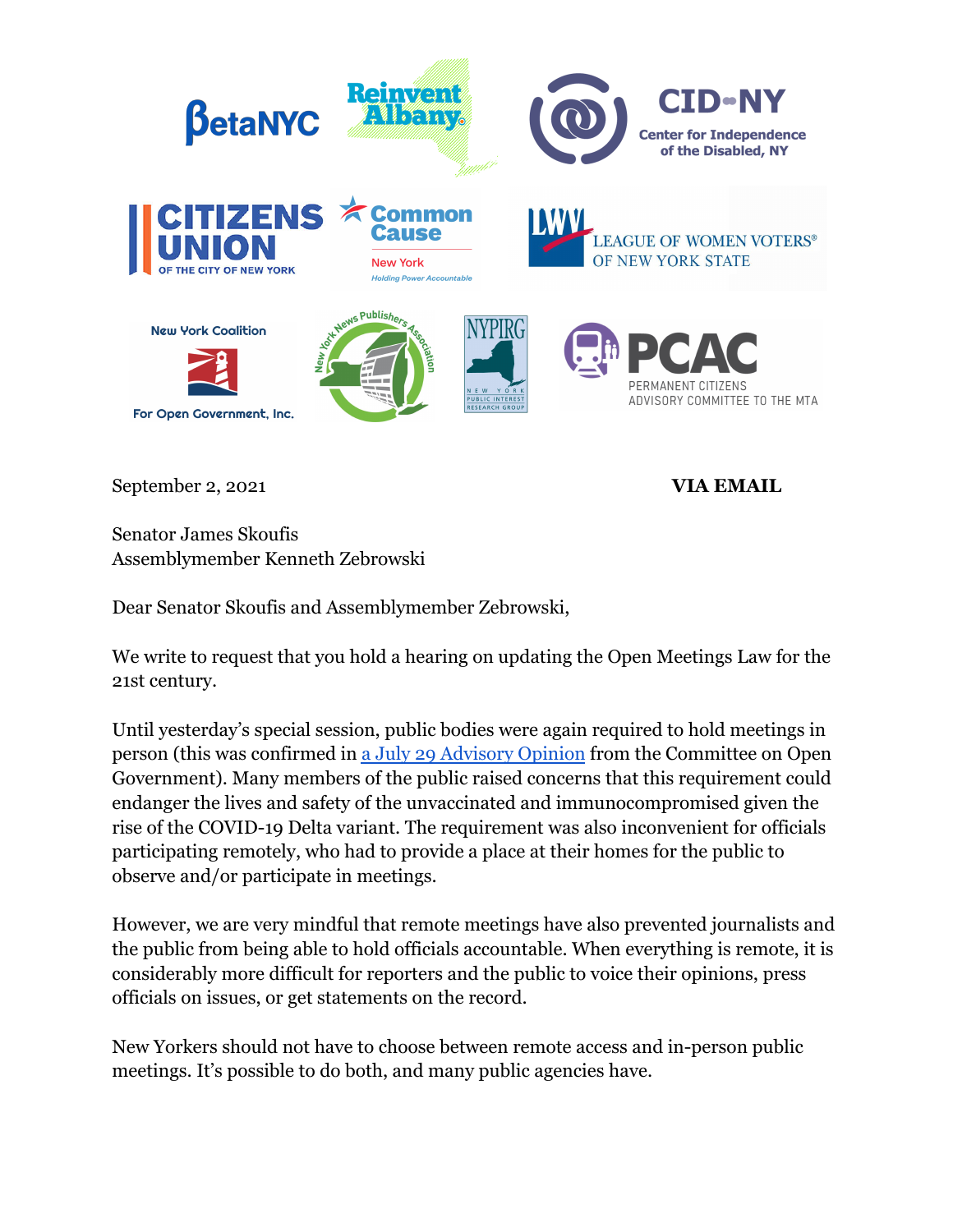The increase in remote access to public meetings helped those with ambulatory disabilities, childcare responsibilities, and incompatible work hours. Unfortunately, many public bodies across the state returned to in-person meetings without remote access and participation for New Yorkers at home. This was a burden for those unable to make it to meeting locations, which can often be hours away. For members of Councils, Committees and Boards bound by open meetings requirements, health and other above referenced concerns were also leading to issues surrounding quorums and whether these public bodies would be able to fulfill their mandated functions.

We believe that a hearing would provide a vital opportunity for the public, the press, and officials to weigh in on how the Open Meetings Law should be amended to reflect stakeholders' changing needs. We ask that you hold a hearing as soon as possible so that input can be provided prior to the 2022 legislative session.

Thank you,

John Kaehny Executive Director Reinvent Albany

Noel Hidalgo Executive Director BetaNYC

Sharon M. McLennon-Wier, Ph.D., MSEd., CRC, LMHC Executive Director Center for the Independence of the Disabled, New York

Betsy Gotbaum Executive Director Citizens Union

Susan Lerner Executive Director Common Cause New York

Laura Ladd Bierman Executive Director League of Women Voters of New York State